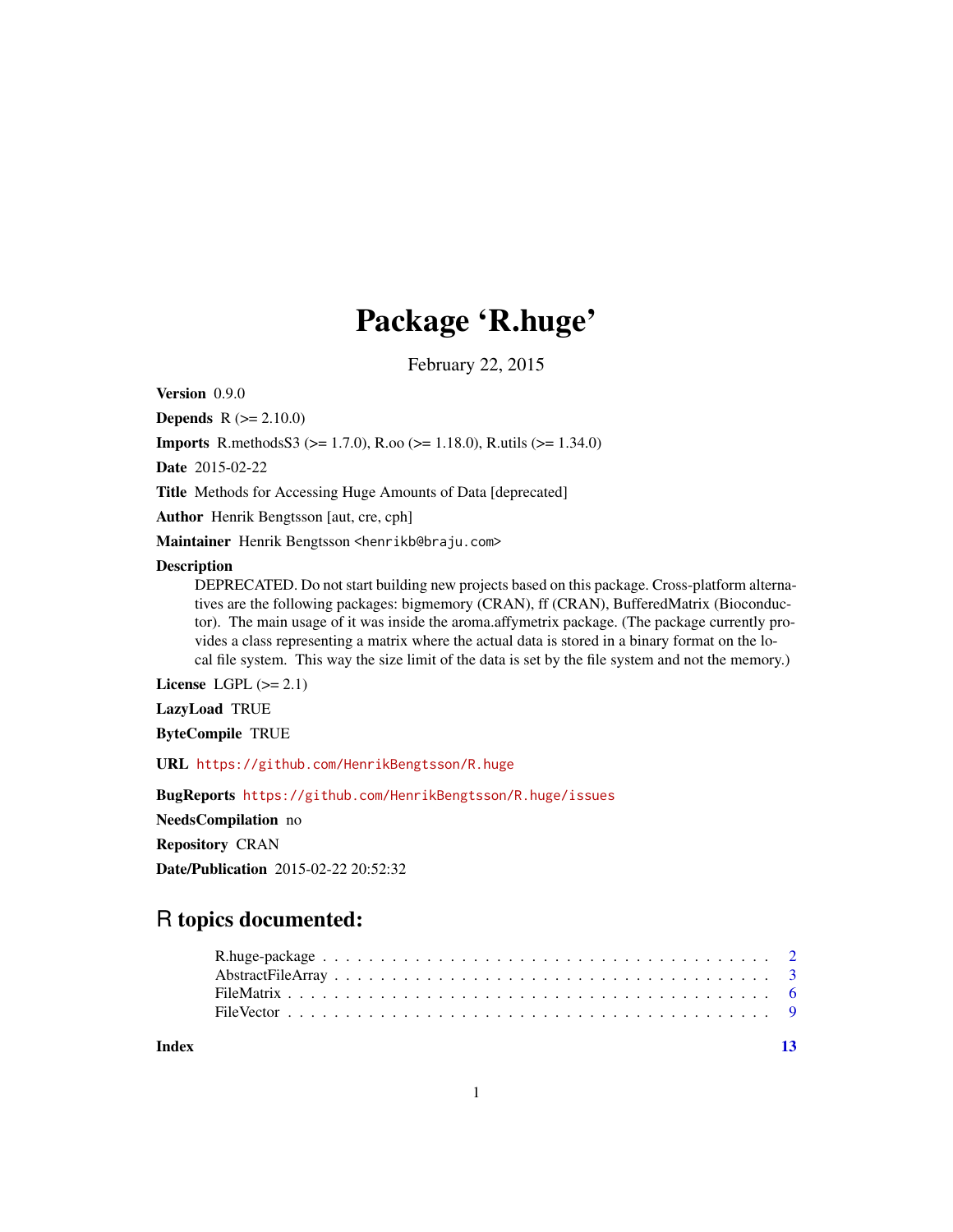<span id="page-1-0"></span>R.huge-package *Package R.huge*

#### Description

*This package has been deprecated. Do not start building new projects based on it.*

DEPRECATED. Do not start building new projects based on this package. Cross-platform alternatives are the following packages: bigmemory (CRAN), ff (CRAN), BufferedMatrix (Bioconductor). The main usage of it was inside the aroma.affymetrix package. (The package currently provides a class representing a matrix where the actual data is stored in a binary format on the local file system. This way the size limit of the data is set by the file system and not the memory.)

#### **Requirements**

This package requires the following CRAN packages: **R.methodsS3, R.00** and **R.utils.** 

#### Installation and updates

To install this package, use install.packages("R.huge").

#### To get started

To get started, see:

- 1. [FileVector](#page-8-1).
- 2. [FileMatrix](#page-5-1).

#### How to cite this package

Please cite [1] below.

#### License

The releases of this package is licensed under LGPL version 2.1 or newer.

The development code of the packages is under a private licence (where applicable) and patches sent to the author fall under the latter license, but will be, if incorporated, released under the "release" license above.

#### References

1 H. Bengtsson, *The R.oo package - Object-Oriented Programming with References Using Standard R Code*, In Kurt Hornik, Friedrich Leisch and Achim Zeileis, editors, Proceedings of the 3rd International Workshop on Distributed Statistical Computing (DSC 2003), March 20-22, Vienna, Austria. <http://www.ci.tuwien.ac.at/Conferences/DSC-2003/Proceedings/>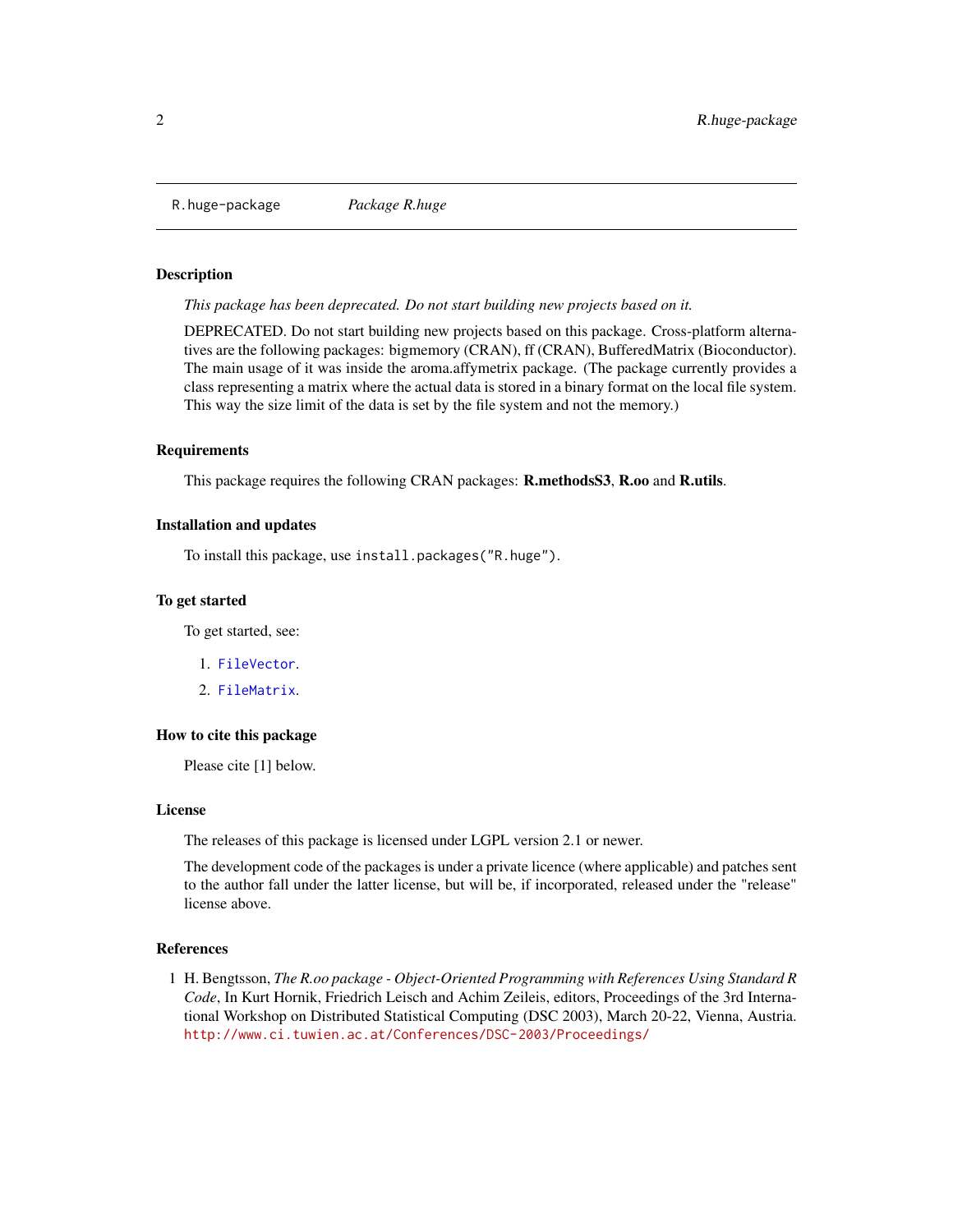#### <span id="page-2-0"></span>AbstractFileArray 3

#### Author(s)

Henrik Bengtsson

<span id="page-2-1"></span>AbstractFileArray *Class representing a persistent array stored in a file*

#### Description

Package: R.huge Class AbstractFileArray

[Object](#page-0-0)  $~\sim~$ | ~~+--AbstractFileArray

#### Directly known subclasses:

[FileByteMatrix,](#page-5-2) [FileByteVector,](#page-8-2) [FileDoubleMatrix,](#page-5-2) [FileDoubleVector,](#page-8-2) [FileFloatMatrix,](#page-5-2) [FileFloatVe](#page-8-2)c[tor,](#page-8-2) [FileIntegerMatrix,](#page-5-2) [FileIntegerVector,](#page-8-2) [FileMatrix,](#page-5-1) [FileShortMatrix,](#page-5-2) [FileShortVector,](#page-8-2) [FileVector](#page-8-1)

public static class AbstractFileArray extends [Object](#page-0-0)

Note that this is an abstract class, i.e. it is not possible to create an object of this class but only from one of its subclasses. For a vector data type, see [FileVector](#page-8-1). For a matrix data type, see [FileMatrix](#page-5-1).

#### Usage

```
AbstractFileArray(filename=NULL, path=NULL, storageMode=c("integer", "double"),
  bytesPerCell=1, dim=NULL, dimnames=NULL, dimOrder=NULL, comments=NULL,
  nbrOfFreeBytes=4096)
```
#### Arguments

| filename     | The name of the file storing the data.                                                                                          |
|--------------|---------------------------------------------------------------------------------------------------------------------------------|
| path         | An optional path where data should be stored.                                                                                   |
| storageMode  | The storage mode() of the data elements.                                                                                        |
| bytesPerCell | The number of bytes each element (cell) takes up on the file system. If NULL, it<br>is inferred from the storage Mode argument. |
| dim          | A numeric vector specifying the dimensions of the array.                                                                        |
| dimnames     | An optional list of dimension names.                                                                                            |
| dimOrder     | The order of the dimensions.                                                                                                    |
| comments     | An optional character string of arbitrary length.                                                                               |
|              | nbr0fFreeBytes The number of "spare" bytes after the comments before the data section begins.                                   |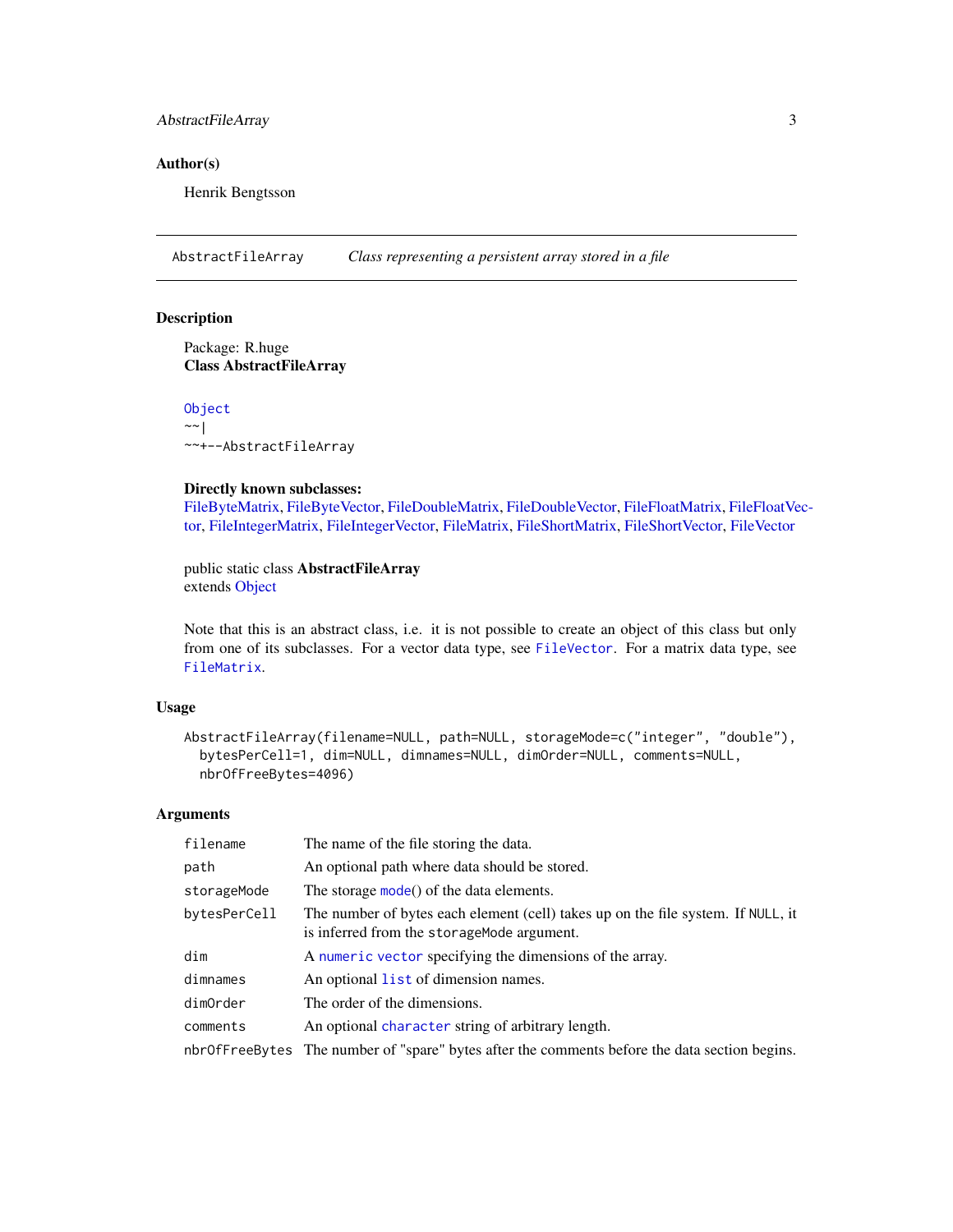#### <span id="page-3-0"></span>Details

The purpose of this class is to be able to work with large arrays in R without being limited by the amount of memory available. Data is kept on the file system and elements are read and written whenever queried.

#### Fields and Methods

#### Methods:

| as.character         | Returns a short string describing the file array.              |
|----------------------|----------------------------------------------------------------|
| as.vector            | Returns the elements of a file array as an R vector.           |
| clone                | Clones a file array.                                           |
| close                | Closes a connection to the data file of the file array.        |
| delete               | Deletes the file array from the file system.                   |
| dim                  | Gets the dimension of the file array.                          |
| dimnames             | Gets the dimension names of a file array.                      |
| finalize             | Internal: Clean up when file array is deallocated from memory. |
| flush                | Internal: Flushes the write buffer.                            |
| getBasename          | Gets the basename (filename) of the data file.                 |
| getBytesPerCell      | Gets the number of bytes per element in a file array.          |
| getCloneNumber       | Gets the clone number of the file array.                       |
| getComments          | Gets the comments for this file array.                         |
| getDataOffset        | Gets file position of the data section in a file array.        |
| getDimensionOrder    | Gets the order of dimension.                                   |
| getExtension         | Gets the filename extension of the file array.                 |
| getFileSize          | Gets the size of the file array.                               |
| getName              | Gets the name of the file array.                               |
| getPath              | Gets the path (directory) where the data file lives.           |
| getPathname          | Gets the full pathname to the data file.                       |
| getSizeOfComments    | Gets the number of bytes the comments occupies.                |
| getSizeOfData        | Gets the size of the data section in bytes.                    |
| getStorageMode       | Gets the storage mode of the file array.                       |
| <i>isOpen</i>        | Checks whether the data file of the file array is open or not. |
| length               | Gets the number of elements in a file array.                   |
| open                 | Opens a connection to the data file of the file array.         |
| readAllValues        | Reads all values in the file array.                            |
| readContiguousValues | Reads sets of contiguous values in the file array.             |
| readHeader           | Read the header of a file array data file.                     |
| readValues           | Reads individual values in the file array.                     |
| setComments          | Sets the comments for this file array.                         |
| writeAllValues       | Writes all values to a file array.                             |
| writeEmptyData       | Writes an empty data section to the data file of a file array. |
| writeHeader          | Writes the header of a file array to file.                     |
| writeHeaderComments  |                                                                |
| writeValues          | Writes values to a file array.                                 |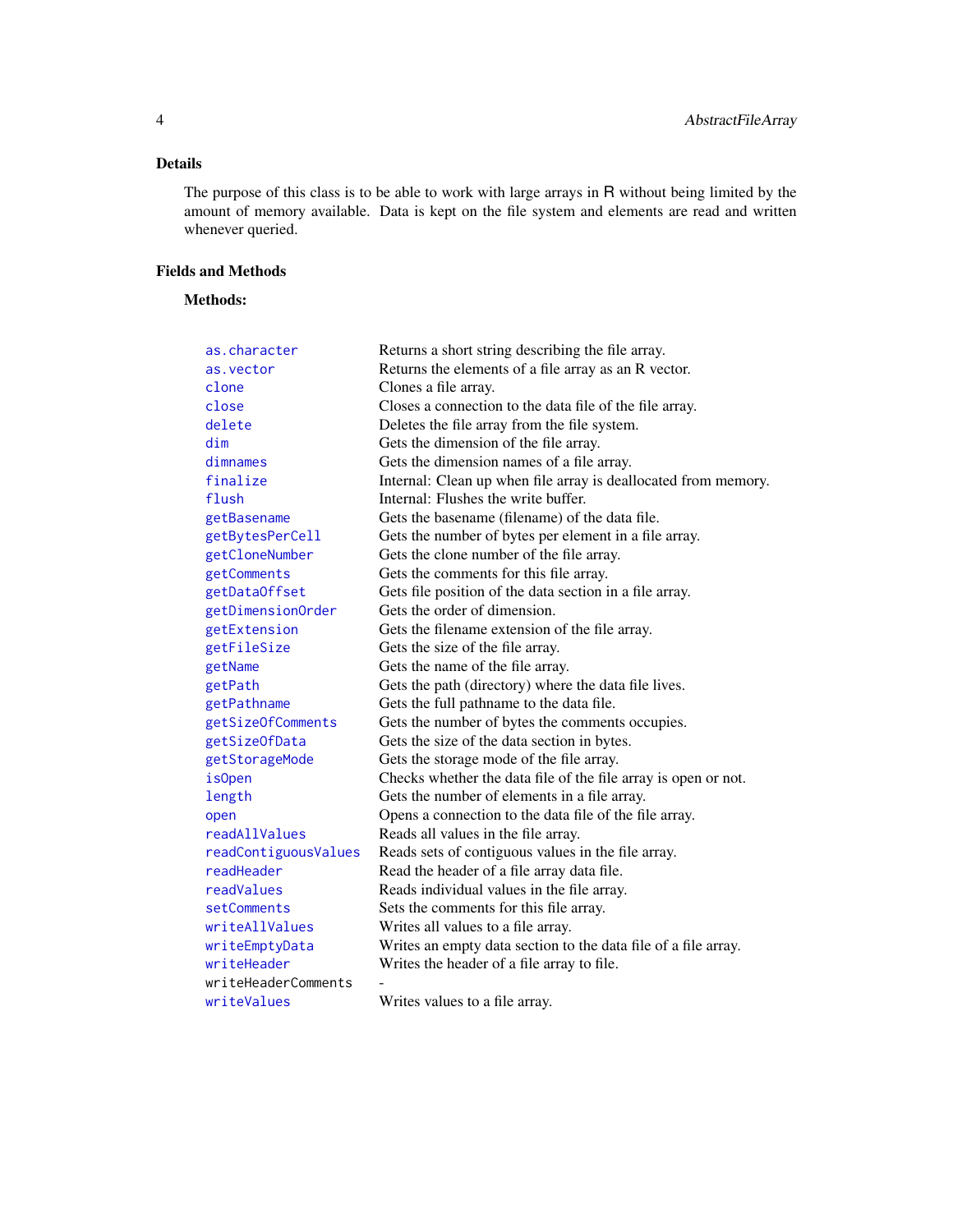#### <span id="page-4-0"></span>AbstractFileArray 5

#### Methods inherited from Object:

\$, \$<-, [[, [[<-, as.character, attach, attachLocally, clearCache, clearLookupCache, clone, detach, equals, extend, finalize, getEnvironment, getFieldModifier, getFieldModifiers, getFields, getInstantiationTime, getStaticInstance, hasField, hashCode, ll, load, objectSize, print, save

#### Maximum number of elements

It is only the header that is kept in memory, not the data, and therefore the maximum length of a array that can be allocate, is limited by the amount of available space on the file system. Since element names (optional) are stored in the header, these may also be a limiting factor.

#### Element names

The element names are stored in the header and are currently read and written to file one by one. This may slow down the performance substantially if the dimensions are large. For optimal opening performance, avoid names.

For now, do *not* change names after file has been allocated.

#### File format

The file format consist of a header section and a data section. The header contains information about the file format, the length and element names of the array, as well as data type (storage  $mode()$  $mode()$ ), the size of each element. The data section, which follows immediately after the header section, consists of all data elements with non-assigned elements being pre-allocated with zeros.

For more details, see the source code.

#### Limitations

The size of the array in bytes is limited by the maximum file size of the file system. For instance, the maximum file size on a Windows FAT32 system is 4GB (2GB?). On Windows NTFS the limit is in practice ~16TB.

#### Author(s)

Henrik Bengtsson

#### References

[1] New Technology File System (NTFS), Wikipedia, 2006 [http://en.wikipedia.org/wiki/](http://en.wikipedia.org/wiki/NTFS) [NTFS](http://en.wikipedia.org/wiki/NTFS).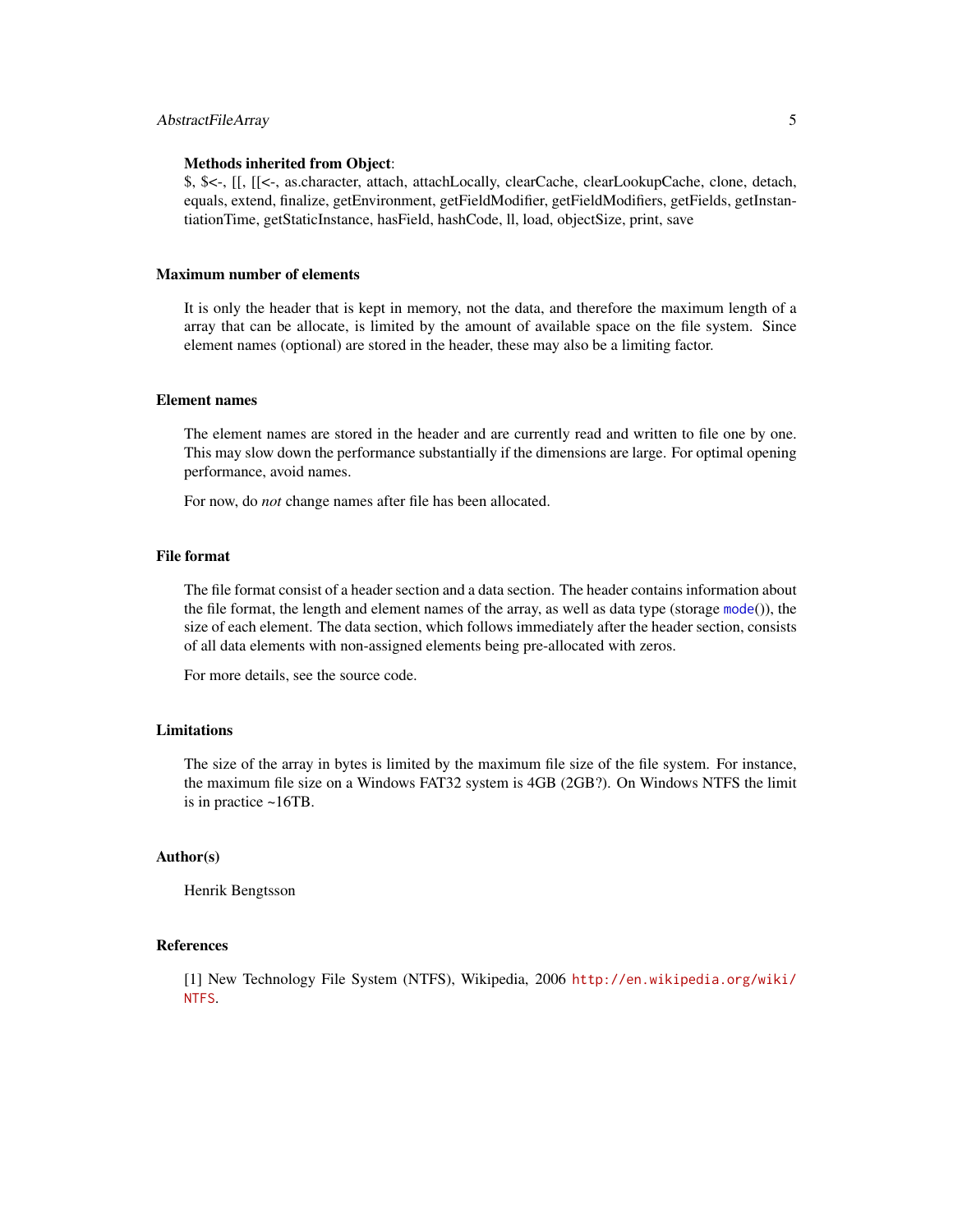<span id="page-5-1"></span><span id="page-5-0"></span>

#### <span id="page-5-2"></span>Description

Package: R.huge Class FileMatrix

[Object](#page-0-0)  $~\sim~$ ~~+-[-AbstractFileArray](#page-2-1) ~~~~~~~ $|$ ~~~~~~~+--FileMatrix

#### Directly known subclasses:

[FileByteMatrix,](#page-5-2) [FileDoubleMatrix,](#page-5-2) [FileFloatMatrix,](#page-5-2) [FileIntegerMatrix,](#page-5-2) [FileShortMatrix](#page-5-2)

public static class FileMatrix extends [AbstractFileArray](#page-2-1)

#### Usage

FileMatrix(..., nrow=NULL, ncol=NULL, rownames=NULL, colnames=NULL, byrow=FALSE)

#### Arguments

| .                  | Arguments passed to AbstractFileArray.                           |
|--------------------|------------------------------------------------------------------|
| nrow, ncol         | The number of rows and columns of the matrix.                    |
| rownames, colnames |                                                                  |
|                    | Optional row and column names.                                   |
| byrow              | If TRUE, data are stored row by row, otherwise column by column. |

#### Details

The purpose of this class is to be able to work with large matrices in R without being limited by the amount of memory available. Matrices are kept on the file system and elements are read and written whenever queried. The purpose of the class is *not* to provide methods for full matrix operations, but instead to be able to work with subsets of the matrix at each time.

For more details, [AbstractFileArray](#page-2-1).

#### Fields and Methods

Methods: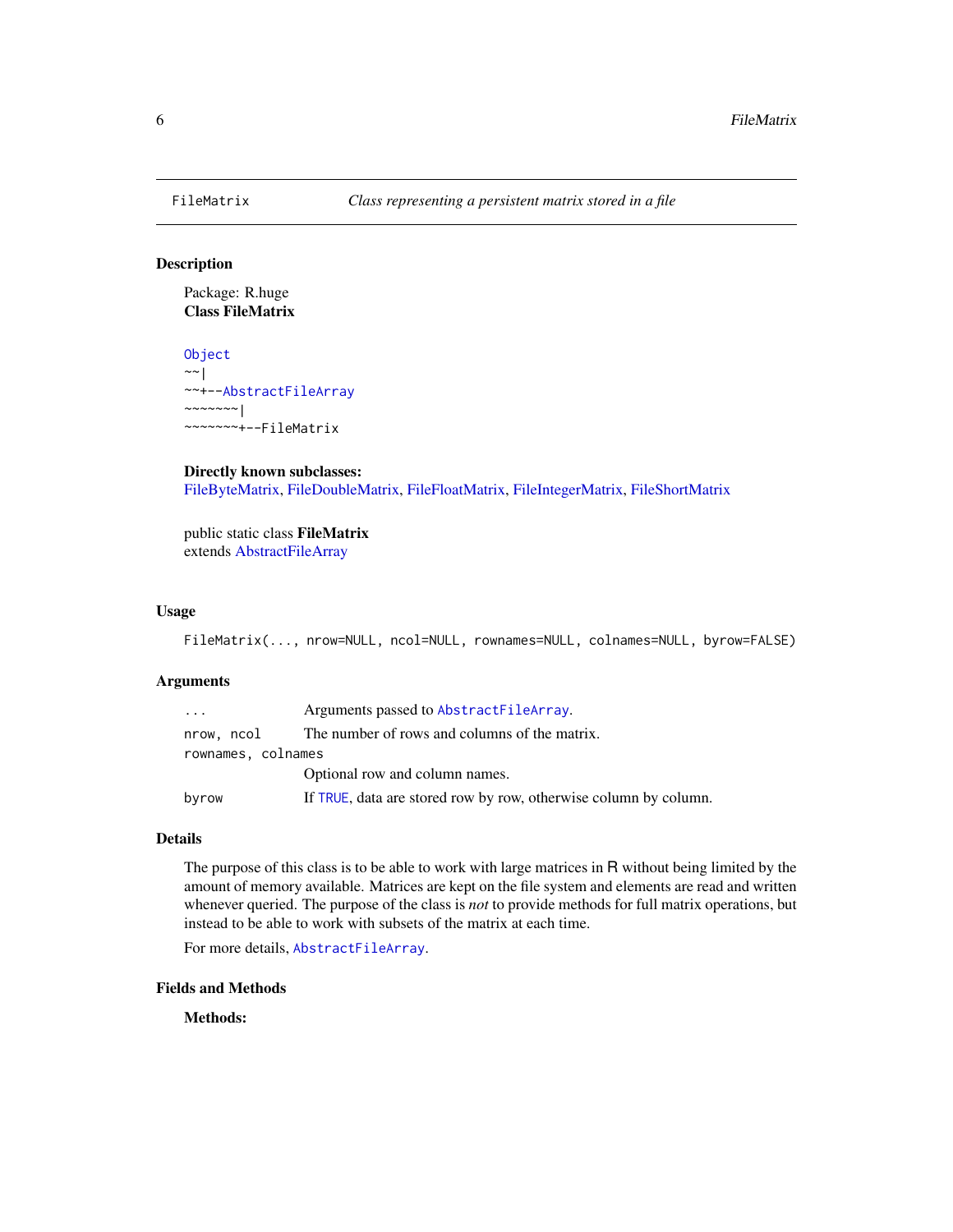<span id="page-6-0"></span>FileMatrix 7

| [<−               |                                                       |
|-------------------|-------------------------------------------------------|
| as.character      | Returns a short string describing the file matrix.    |
| as.matrix         | Returns the elements of a file matrix as an R matrix. |
| colnames          | Gets the column names of a file matrix.               |
| getByRow          | Checks if elements are stored row by row or not.      |
| getColumnOffset   |                                                       |
| getMatrixIndicies |                                                       |
| getOffset         |                                                       |
| getRowOffset      |                                                       |
| ncol              | Gets the number of columns of the matrix.             |
| nrow              | Gets the number of rows of the matrix.                |
| readFullMatrix    |                                                       |
| readValues        |                                                       |
| rowMeans          | Calculates the means for each row.                    |
| rowSums           | Calculates the sum for each row.                      |
| rownames          | Gets the row names of a file matrix.                  |
| writeValues       |                                                       |

#### Methods inherited from AbstractFileArray:

as.character, as.vector, clone, close, delete, dim, dimnames, finalize, flush, getBasename, getBytes-PerCell, getCloneNumber, getComments, getDataOffset, getDimensionOrder, getExtension, get-FileSize, getName, getPath, getPathname, getSizeOfComments, getSizeOfData, getStorageMode, isOpen, length, open, readAllValues, readContiguousValues, readHeader, readValues, setComments, writeAllValues, writeEmptyData, writeHeader, writeHeaderComments, writeValues

#### Methods inherited from Object:

\$, \$<-, [[, [[<-, as.character, attach, attachLocally, clearCache, clearLookupCache, clone, detach, equals, extend, finalize, getEnvironment, getFieldModifier, getFieldModifiers, getFields, getInstantiationTime, getStaticInstance, hasField, hashCode, ll, load, objectSize, print, save

#### Column by column or row by row?

If the matrix elements are to be accessed more often along rows, store data row by row, otherwise column by column.

#### Supported data types

The following subclasses implement support for various data types:

- FileByteMatrix (1 byte per element),
- FileShortMatrix (2 bytes per element),
- FileIntegerMatrix (4 bytes per element),
- FileFloatMatrix (4 bytes per element), and
- FileDoubleMatrix (8 bytes per element).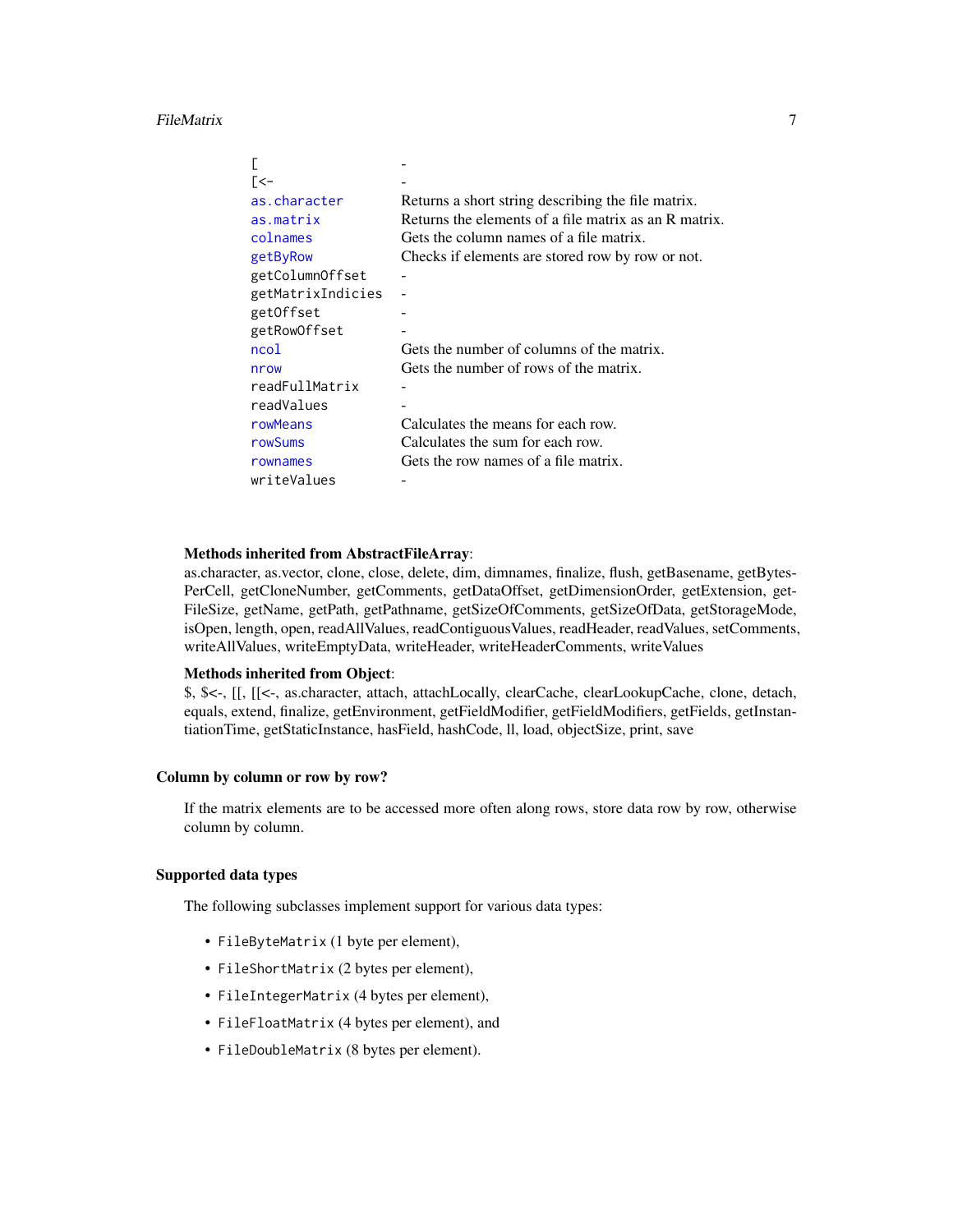#### Author(s)

Henrik Bengtsson

#### Examples

```
library("R.utils")
verbose <- Arguments$getVerbose(TRUE)
pathname <- "example.Rmatrix"
if (isFile(pathname)) {
  file.remove(pathname)
  if (isFile(pathname)) {
    stop("File not deleted: ", pathname)
  }
}
# - - - - - - - - - - - - - - - - - - - - - - - - - - - - - - - - - - - -
# Create a new file matrix
# - - - - - - - - - - - - - - - - - - - - - - - - - - - - - - - - - - - -
verbose && enter(verbose, "Creating new matrix")
# The dimensions of the matrix
nrow < -20ncol < -5X <- FileByteMatrix(pathname, nrow=nrow, ncol=ncol, byrow=TRUE)
verbose && exit(verbose)
verbose && enter(verbose, "Filling it with data")
rows \leq -c(1:4,7:10)\text{cols} \leftarrow \text{c}(1)x <- 1:length(rows)
writeValues(X, rows=rows, cols=cols, values=x)
verbose && exit(verbose)
verbose && enter(verbose, "Getting data again")
y <- readValues(X, rows=rows, cols=cols)
verbose && exit(verbose)
stopifnot(all.equal(x,y))
verbose && enter(verbose, "Setting data using [i,j]")
i \leq c(20:18, 13:15)j \leftarrow c(3:2, 4:5)n \leq length(i) \star length(j)
values <- 1:n
X[i,j] <- values
verbose && enter(verbose, "Validating")
print(X)
print(X[])
print(X[i,j])
stopifnot(all.equal(as.vector(X[i,j]), values))
verbose && exit(verbose)
verbose && exit(verbose)
```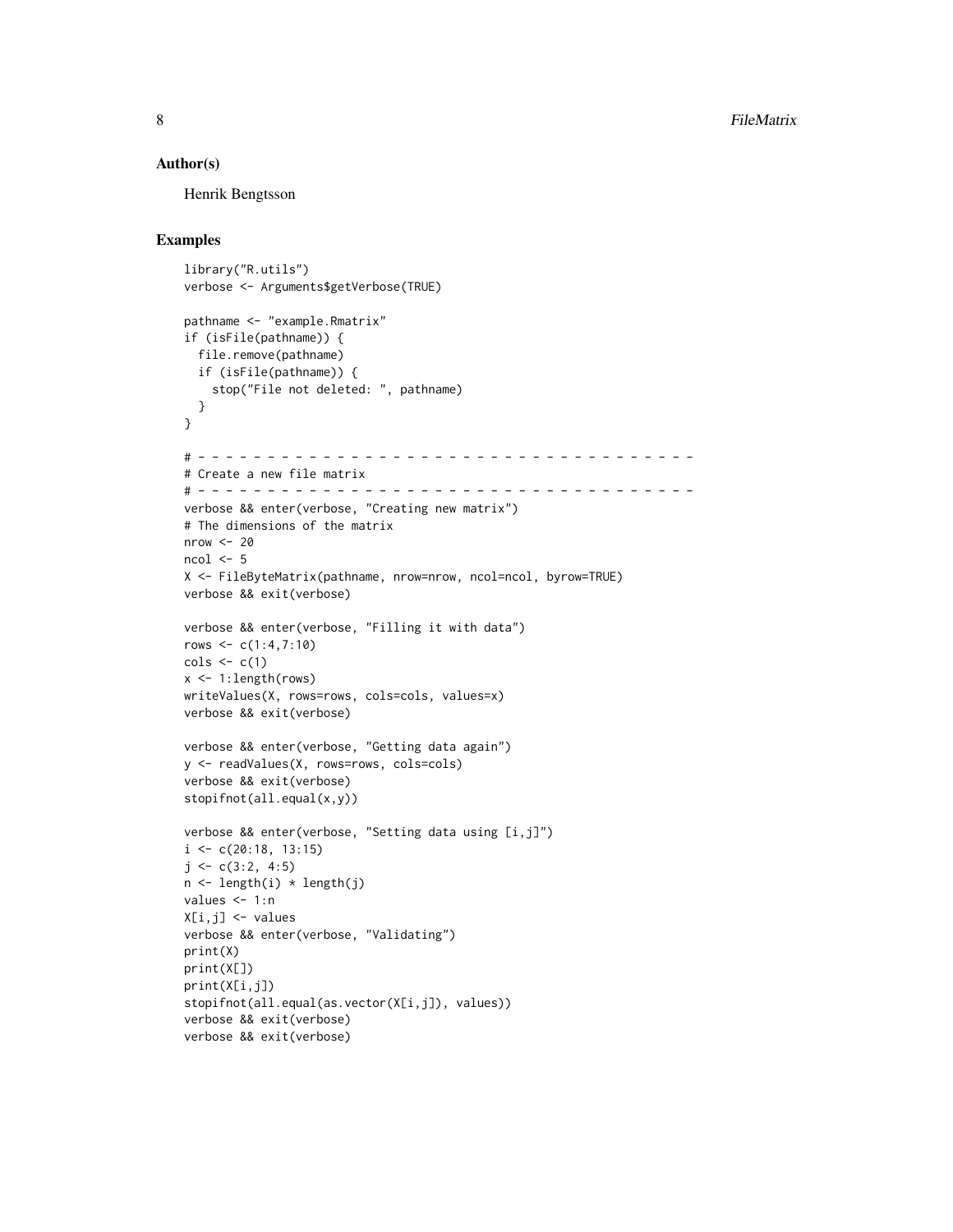#### <span id="page-8-0"></span>FileVector 9

```
# - - - - - - - - - - - - - - - - - - - - - - - - - - - - - - - - - - - -
# Open an already existing file matrix
# - - - - - - - - - - - - - - - - - - - - - - - - - - - - - - - - - - - -
verbose && enter(verbose, "Getting existing matrix")
Y <- FileByteMatrix(pathname)
verbose && exit(verbose)
print(Y[])
Y[5,1] < -55print(Y[])
print(X[]) # Note, X and Y refers to the same instance
# - - - - - - - - - - - - - - - - - - - - - - - - - - - - - - - - - - - -
# Clone a matrix
# - - - - - - - - - - - - - - - - - - - - - - - - - - - - - - - - - - - -
Z \leftarrow \text{clone}(X)Z[5,1] < -66print(Z[])
print(Y[])
# Remove clone again
delete(Z)
# - - - - - - - - - - - - - - - - - - - - - - - - - - - - - - - - - - - -
# Close all matrices
# - - - - - - - - - - - - - - - - - - - - - - - - - - - - - - - - - - - -
close(X)
close(Y)
# Remove original matrix too
delete(X)
```
<span id="page-8-1"></span>FileVector *Class representing a persistent vector stored on file*

#### <span id="page-8-2"></span>Description

Package: R.huge Class FileVector

```
Object
~\sim~~~+--AbstractFileArray
~~~~~~~|~~~~~~~+--FileVector
```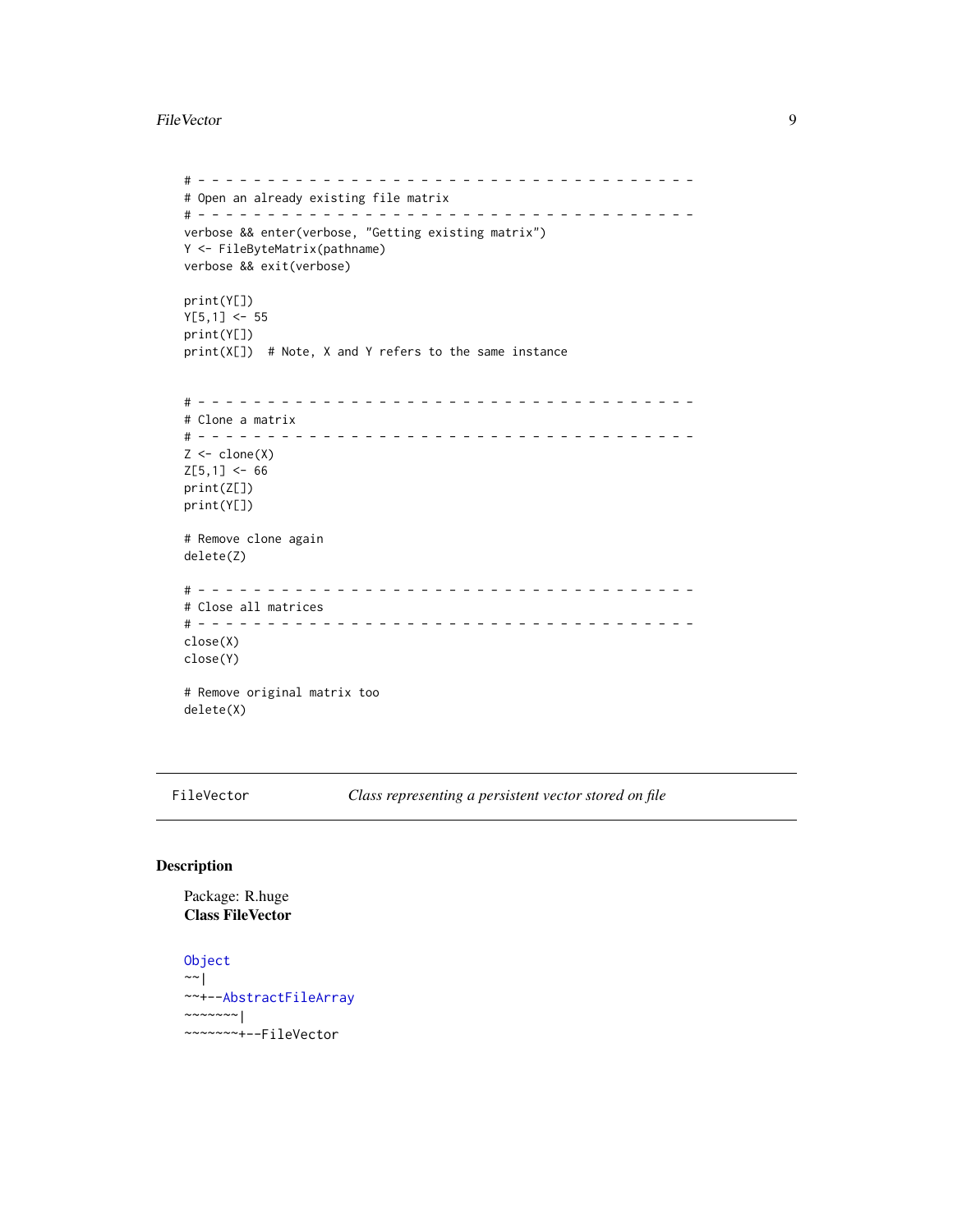#### Directly known subclasses:

[FileByteVector,](#page-8-2) [FileDoubleVector,](#page-8-2) [FileFloatVector,](#page-8-2) [FileIntegerVector,](#page-8-2) [FileShortVector](#page-8-2)

public static class FileVector extends [AbstractFileArray](#page-2-1)

#### Usage

FileVector(..., length=NULL, names=NULL)

#### Arguments

| $\cdot$ $\cdot$ $\cdot$ | Arguments passed to AbstractFileArray. |
|-------------------------|----------------------------------------|
| length                  | The number of elements in the vector.  |
| names                   | Optional element names.                |

#### Details

The purpose of this class is to be able to work with large vectors in R without being limited by the amount of memory available. Data is kept on the file system and elements are read and written whenever queried.

For more details, [AbstractFileArray](#page-2-1).

#### Fields and Methods

#### Methods:

 $\Gamma$  $\lceil$  <[names](#page-0-0) Gets the element names of a file vector.

#### Methods inherited from AbstractFileArray:

as.character, as.vector, clone, close, delete, dim, dimnames, finalize, flush, getBasename, getBytes-PerCell, getCloneNumber, getComments, getDataOffset, getDimensionOrder, getExtension, get-FileSize, getName, getPath, getPathname, getSizeOfComments, getSizeOfData, getStorageMode, isOpen, length, open, readAllValues, readContiguousValues, readHeader, readValues, setComments, writeAllValues, writeEmptyData, writeHeader, writeHeaderComments, writeValues

#### Methods inherited from Object:

\$, \$<-, [[, [[<-, as.character, attach, attachLocally, clearCache, clearLookupCache, clone, detach, equals, extend, finalize, getEnvironment, getFieldModifier, getFieldModifiers, getFields, getInstantiationTime, getStaticInstance, hasField, hashCode, ll, load, objectSize, print, save

#### Supported data types

The following subclasses implement support for various data types:

<span id="page-9-0"></span>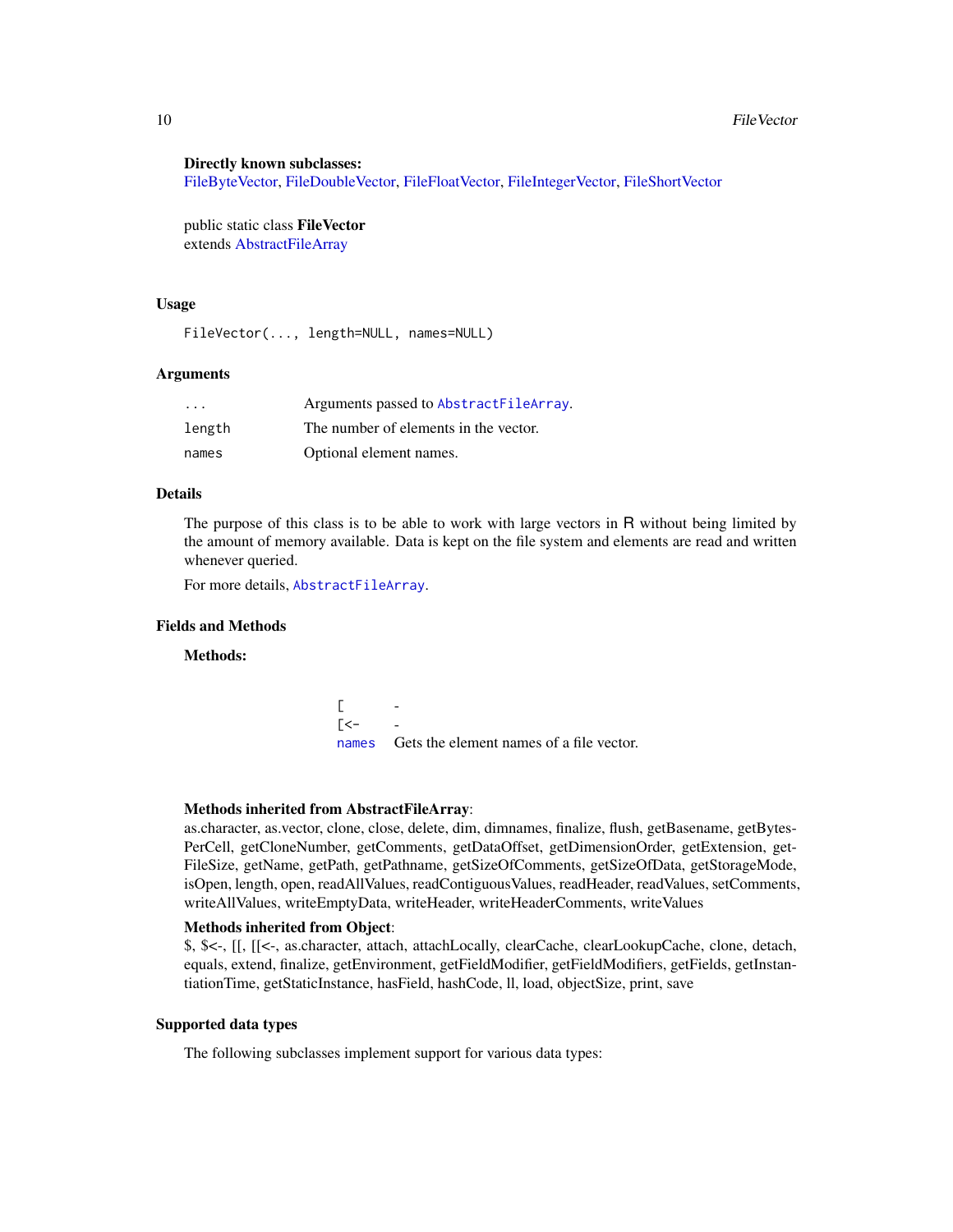#### FileVector 11

- FileByteVector (1 byte per element),
- FileShortVector (2 bytes per element),
- FileIntegerVector (4 bytes per element),
- FileFloatVector (4 bytes per element), and
- FileDoubleVector (8 bytes per element).

#### Author(s)

Henrik Bengtsson

#### Examples

```
library("R.utils")
verbose <- Arguments$getVerbose(TRUE)
pathname <- "example.Rvector"
if (isFile(pathname)) {
  file.remove(pathname)
 if (isFile(pathname)) {
    stop("File not deleted: ", pathname)
 }
}
# - - - - - - - - - - - - - - - - - - - - - - - - - - - - - - - - - - - -
# Create a new file vector
# - - - - - - - - - - - - - - - - - - - - - - - - - - - - - - - - - - - -
verbose && enter(verbose, "Creating new vector")
# The length of the vector
length <-1e6X <- FileDoubleVector(pathname, length=length)
verbose && exit(verbose)
print(X)
verbose && enter(verbose, "Filling it with data")
idxs \leq c(1:4,7:10)x <- 1:length(idxs)
writeValues(X, indices=idxs, values=x)
verbose && exit(verbose)
verbose && enter(verbose, "Getting data again")
y <- readValues(X, indices=idxs)
verbose && exit(verbose)
stopifnot(all.equal(x,y))
verbose && enter(verbose, "Getting and setting data using [i,j]")
print(X[1:20])
i <- 13:15
X[i] <- 99:98
print(X[1:20])
verbose && exit(verbose)
```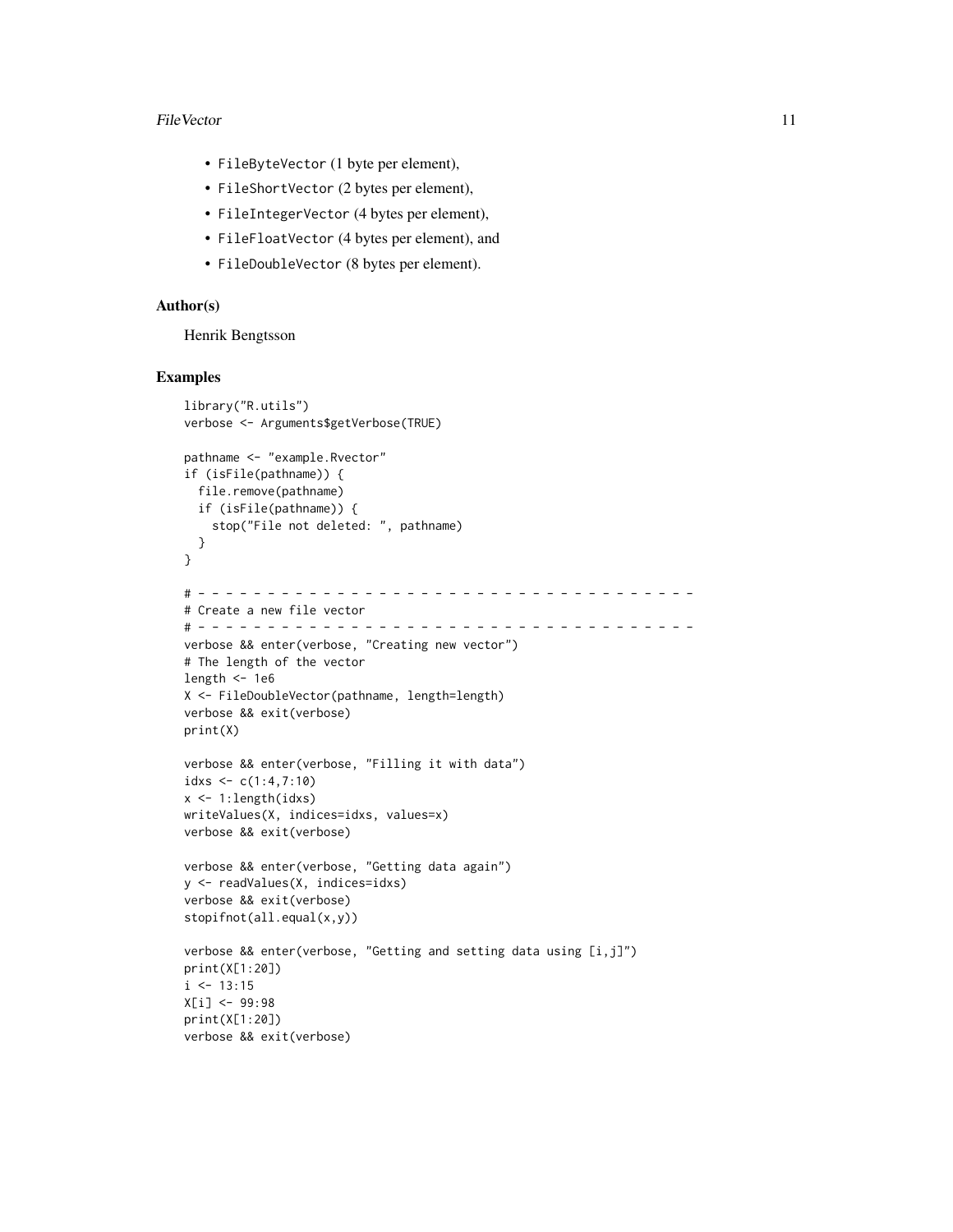12 *FileVector Physics Physics Physics* **<b>***Physics Physics Physics**Physics**Physics**Physics**Physics**Physics**Physics**Physics**Physics**Physics**Physics**Physics**Physics**Physics**Phy* 

delete(X)

rm(X)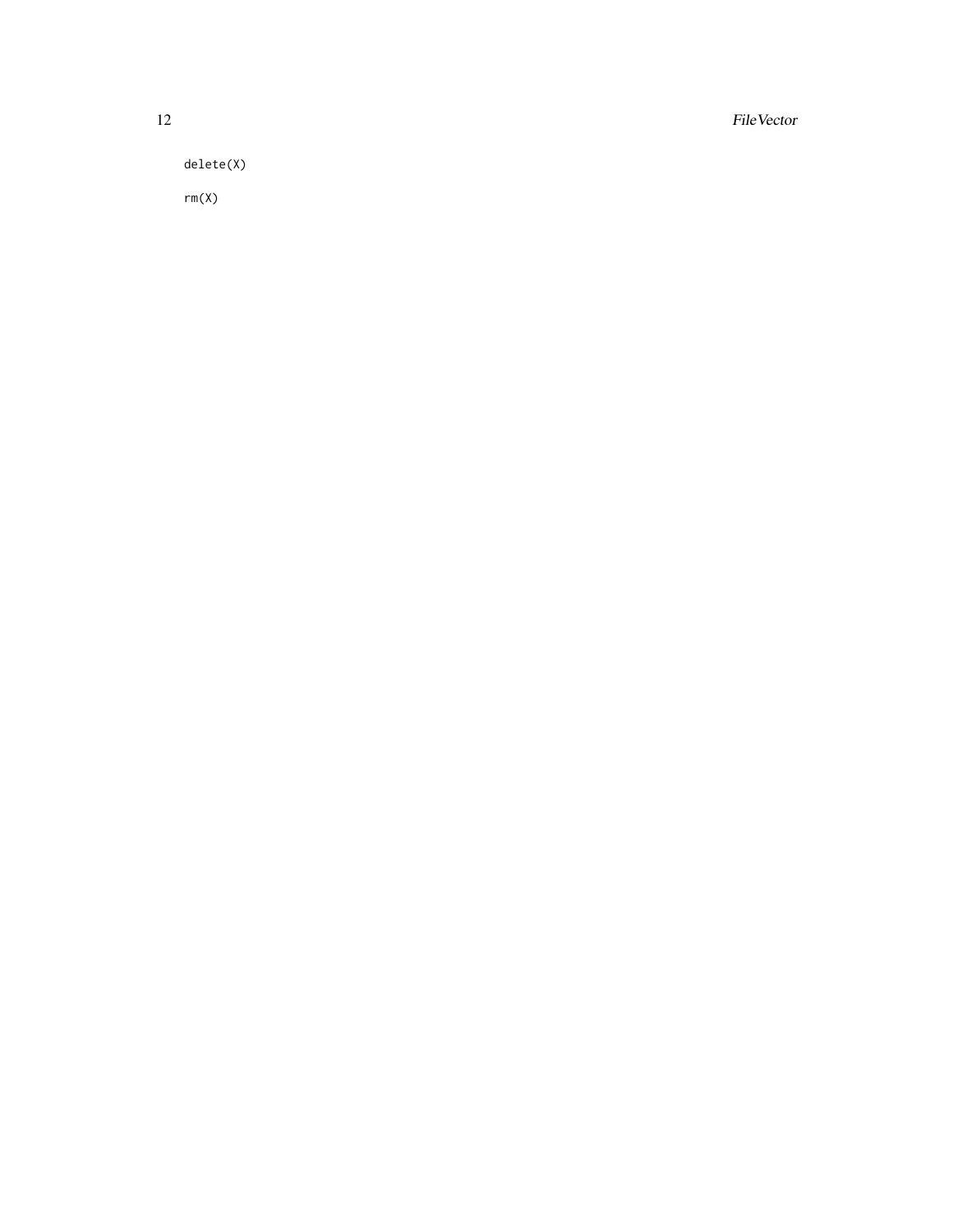# <span id="page-12-0"></span>Index

∗Topic classes AbstractFileArray, [3](#page-2-0) FileMatrix, [6](#page-5-0) FileVector, [9](#page-8-0) ∗Topic package R.huge-package, [2](#page-1-0) AbstractFileArray, [3,](#page-2-0) *[6](#page-5-0)*, *[9,](#page-8-0) [10](#page-9-0)* as.character, *[4](#page-3-0)*, *[7](#page-6-0)* as.matrix, *[7](#page-6-0)* as.vector, *[4](#page-3-0)* character, *[3](#page-2-0)* clone, *[4](#page-3-0)* close, *[4](#page-3-0)* colnames, *[7](#page-6-0)* delete, *[4](#page-3-0)* dim, *[4](#page-3-0)* dimnames, *[4](#page-3-0)* FileByteMatrix, *[3](#page-2-0)*, *[6](#page-5-0)* FileByteMatrix *(*FileMatrix*)*, [6](#page-5-0) FileByteVector, *[3](#page-2-0)*, *[10](#page-9-0)* FileByteVector *(*FileVector*)*, [9](#page-8-0) FileDoubleMatrix, *[3](#page-2-0)*, *[6](#page-5-0)* FileDoubleMatrix *(*FileMatrix*)*, [6](#page-5-0) FileDoubleVector, *[3](#page-2-0)*, *[10](#page-9-0)* FileDoubleVector *(*FileVector*)*, [9](#page-8-0) FileFloatMatrix, *[3](#page-2-0)*, *[6](#page-5-0)* FileFloatMatrix *(*FileMatrix*)*, [6](#page-5-0) FileFloatVector, *[3](#page-2-0)*, *[10](#page-9-0)* FileFloatVector *(*FileVector*)*, [9](#page-8-0) FileIntegerMatrix, *[3](#page-2-0)*, *[6](#page-5-0)* FileIntegerMatrix *(*FileMatrix*)*, [6](#page-5-0) FileIntegerVector, *[3](#page-2-0)*, *[10](#page-9-0)* FileIntegerVector *(*FileVector*)*, [9](#page-8-0) FileMatrix, *[2,](#page-1-0) [3](#page-2-0)*, [6](#page-5-0) FileShortMatrix, *[3](#page-2-0)*, *[6](#page-5-0)* FileShortMatrix *(*FileMatrix*)*, [6](#page-5-0)

FileShortVector, *[3](#page-2-0)*, *[10](#page-9-0)* FileShortVector *(*FileVector*)*, [9](#page-8-0) FileVector, *[2,](#page-1-0) [3](#page-2-0)*, [9](#page-8-0) finalize, *[4](#page-3-0)* flush, *[4](#page-3-0)* getBasename, *[4](#page-3-0)* getByRow, *[7](#page-6-0)* getBytesPerCell, *[4](#page-3-0)* getCloneNumber, *[4](#page-3-0)* getComments, *[4](#page-3-0)* getDataOffset, *[4](#page-3-0)* getDimensionOrder, *[4](#page-3-0)* getExtension, *[4](#page-3-0)* getFileSize, *[4](#page-3-0)* getName, *[4](#page-3-0)* getPath, *[4](#page-3-0)* getPathname, *[4](#page-3-0)* getSizeOfComments, *[4](#page-3-0)* getSizeOfData, *[4](#page-3-0)* getStorageMode, *[4](#page-3-0)* isOpen, *[4](#page-3-0)* length, *[4](#page-3-0)* list, *[3](#page-2-0)* mode, *[3](#page-2-0)*, *[5](#page-4-0)* names, *[10](#page-9-0)* ncol, *[7](#page-6-0)* nrow, *[7](#page-6-0)* numeric, *[3](#page-2-0)* Object, *[3](#page-2-0)*, *[6](#page-5-0)*, *[9](#page-8-0)* open, *[4](#page-3-0)* R.huge *(*R.huge-package*)*, [2](#page-1-0) R.huge-package, [2](#page-1-0) readAllValues, *[4](#page-3-0)* readContiguousValues, *[4](#page-3-0)*